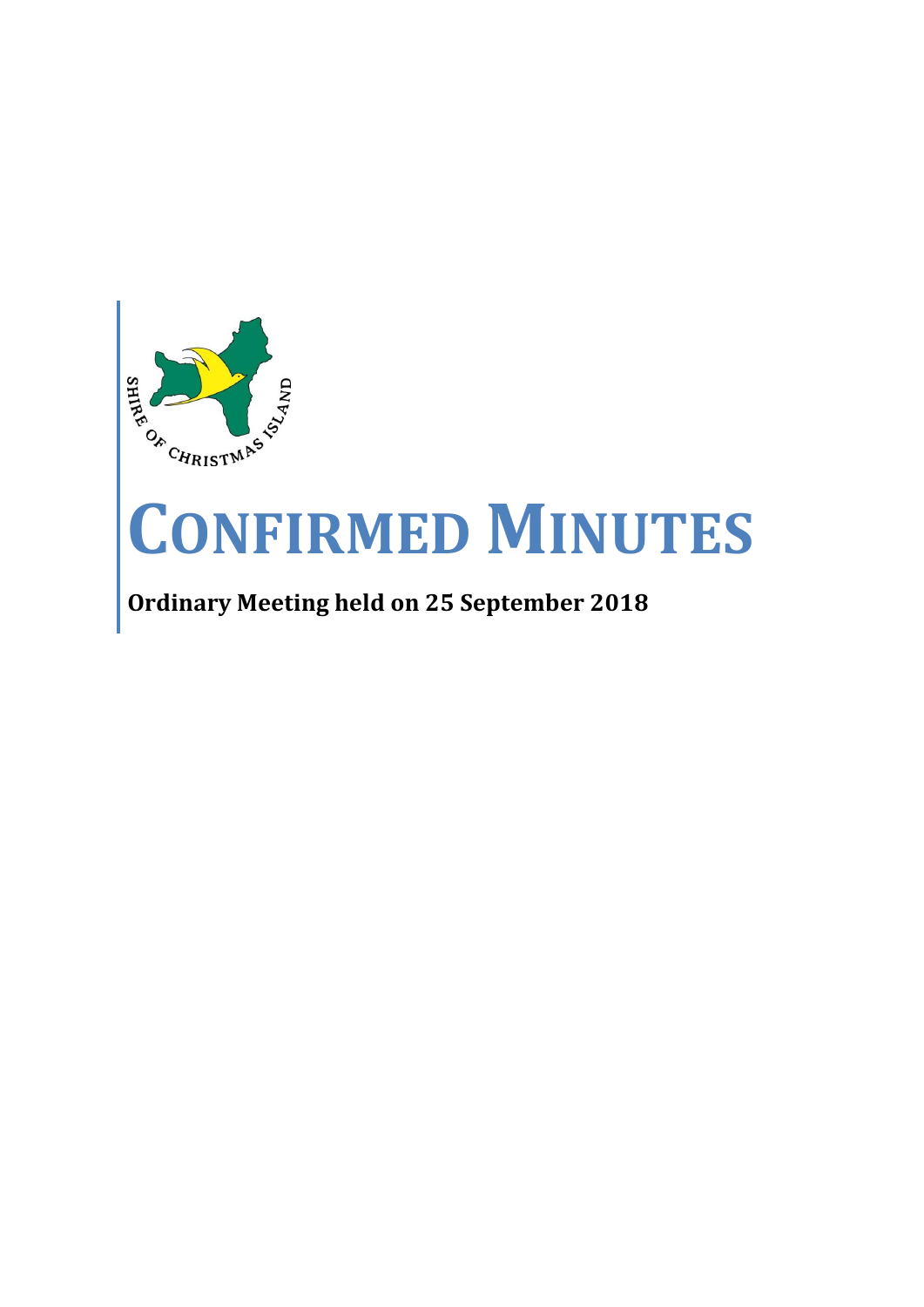

#### **Minutes of the Ordinary meeting of the Shire of Christmas Island Council held at the George Fam Chambers at 7.00pm on Tuesday 25 September 2018**

| <b>Agenda</b><br>No. | <b>Item</b>                                                                                                                                                                                                                                                                          | Page           |  |
|----------------------|--------------------------------------------------------------------------------------------------------------------------------------------------------------------------------------------------------------------------------------------------------------------------------------|----------------|--|
| 1                    | <b>DECLARATION OF OPENING/ANNOUNCEMENT OF VISITORS</b><br>SHIRE DEPUTY PRESIDENT DECLARED THE MEETING OPEN AT 7.00PM<br>1.1                                                                                                                                                          | $\mathbf{1}$   |  |
| $\overline{2}$       | RECORD OF ATTENDANCES/APOLOGIES/LEAVE OF ABSENCE GRANTED/DECLARATION OF<br>FINANCIAL/PROXIMITY & IMPARTIALITY INTERESTS<br>2.1<br><b>RECORD OF ATTENDANCE</b><br>2.2<br><b>LEAVE OF ABSENCE</b><br>2.3<br>APOLOGY<br>2.4<br>DECLARATION OF FINANCIAL/IMPARTIALITY/PROXIMITY INTEREST | $\mathbf{1}$   |  |
| 3                    | <b>RESPONSE TO PREVIOUS PUBLIC QUESTION TAKEN ON NOTICE</b>                                                                                                                                                                                                                          |                |  |
| 4                    | <b>PUBLIC QUESTION TIME</b>                                                                                                                                                                                                                                                          |                |  |
| 5                    | <b>APPLICATION FOR LEAVE OF ABSENCE</b><br>5.1<br>LEAVE OF ABSENCE - CR KOH                                                                                                                                                                                                          | $\mathbf{1}$   |  |
| 6                    | PETITIONS/DEPUTATIONS/PRESENTATIONS                                                                                                                                                                                                                                                  |                |  |
| $\overline{7}$       | CONFIRMATION OF MINUTES OF PREVIOUS MEETING(S)/BUSINESS ARISING FROM<br><b>PREVIOUS MEETINGS</b><br>MINUTES OF ORDINARY COUNCIL MEETING HELD ON 28 AUGUST 2018<br>7.1<br>7.2<br><b>BUSINESS ARISING FROM THE MINUTES OF PREVIOUS MEETINGS</b>                                        |                |  |
| 8                    | <b>ANNOUNCEMENTS BY THE PRESIDING MEMBER WITHOUT DISCUSSION</b>                                                                                                                                                                                                                      |                |  |
| 9                    | <b>COMMITTEE REPORTS</b>                                                                                                                                                                                                                                                             |                |  |
| 10                   | <b>OFFICER REPORTS</b>                                                                                                                                                                                                                                                               |                |  |
| 10.1                 | <b>CHIEF EXECUTIVE OFFICER</b><br>10.1.1 REPORT ON THE FAG ALLOCATION 2018-19                                                                                                                                                                                                        | $\overline{2}$ |  |
| 10.2                 | <b>MANAGER FINANCE AND IT</b><br>10.2.1 SCHEDULE OF ACCOUNTS - AUGUST 2018<br>10.2.2 FINANCIAL STATEMENTS - AUGUST 2018                                                                                                                                                              | 3              |  |
| 10.3                 | <b>MANAGER COMMUNITY SERVICES</b>                                                                                                                                                                                                                                                    | 3              |  |

#### **TABLE OF CONTENTS**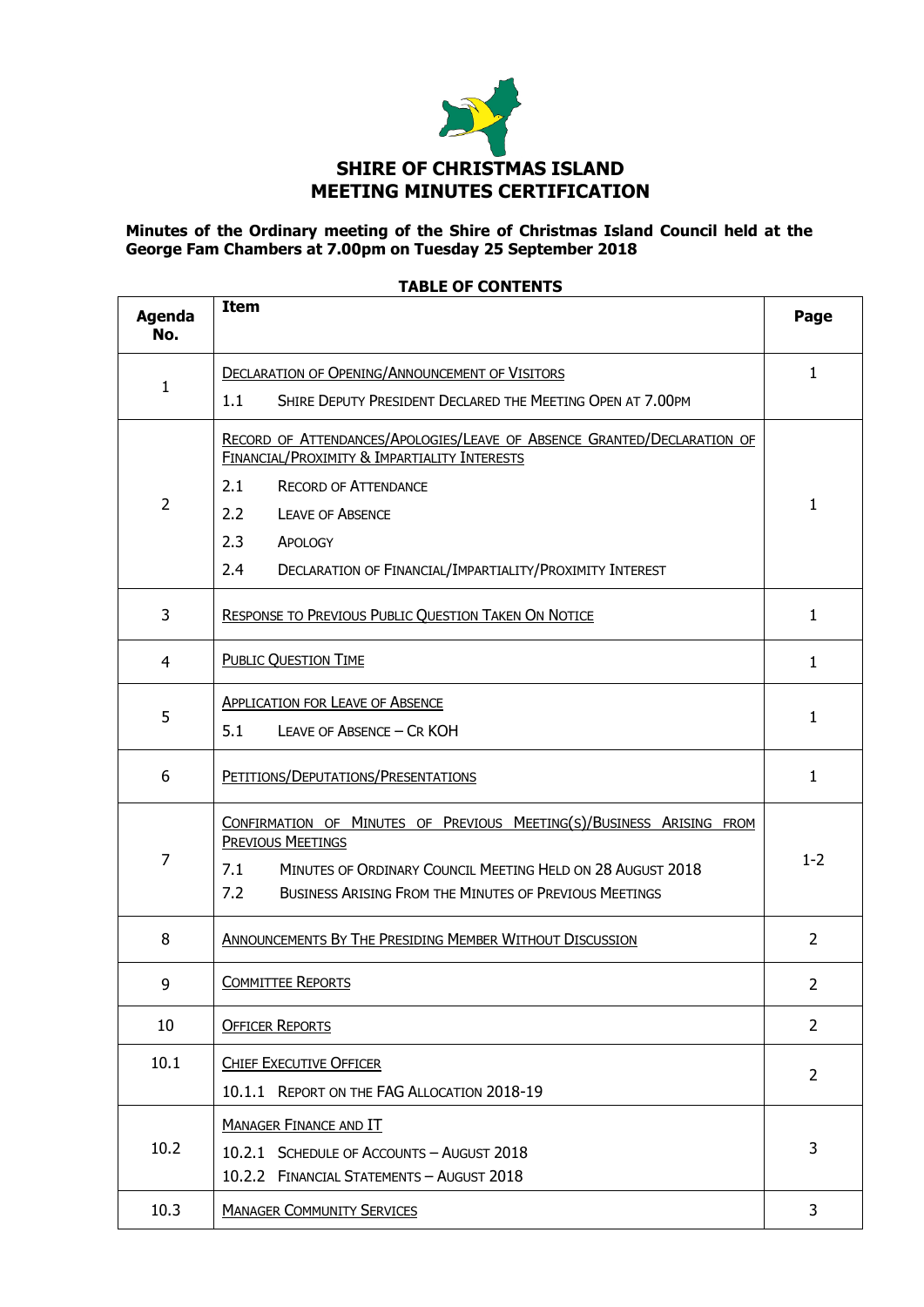| 10.4 | <b>MANAGER WORK &amp; SERVICES</b>                                            |   |
|------|-------------------------------------------------------------------------------|---|
| 10.5 | <b>MANAGER RECREATIONAL SERVICES</b>                                          | 3 |
| 11   | ELECTED MEMBERS MOTIONS OF WHICH PREVIOUS NOTICE HAS BEEN GIVEN               | 3 |
| 12   | NEW BUSINESS OF AN URGENT NATURE INTRODUCED BY DECISION OF THE MEETING        |   |
| 13   | <b>BEHIND CLOSED DOORS</b>                                                    | 3 |
| 14   | <b>CLOSURE OF MEETING</b><br>THE SHIRE PRESIDENT CLOSED THE MEETING AT 7.40PM | 3 |
| 15   | DATE OF NEXT MEETING: 23 OCTOBER 2018                                         |   |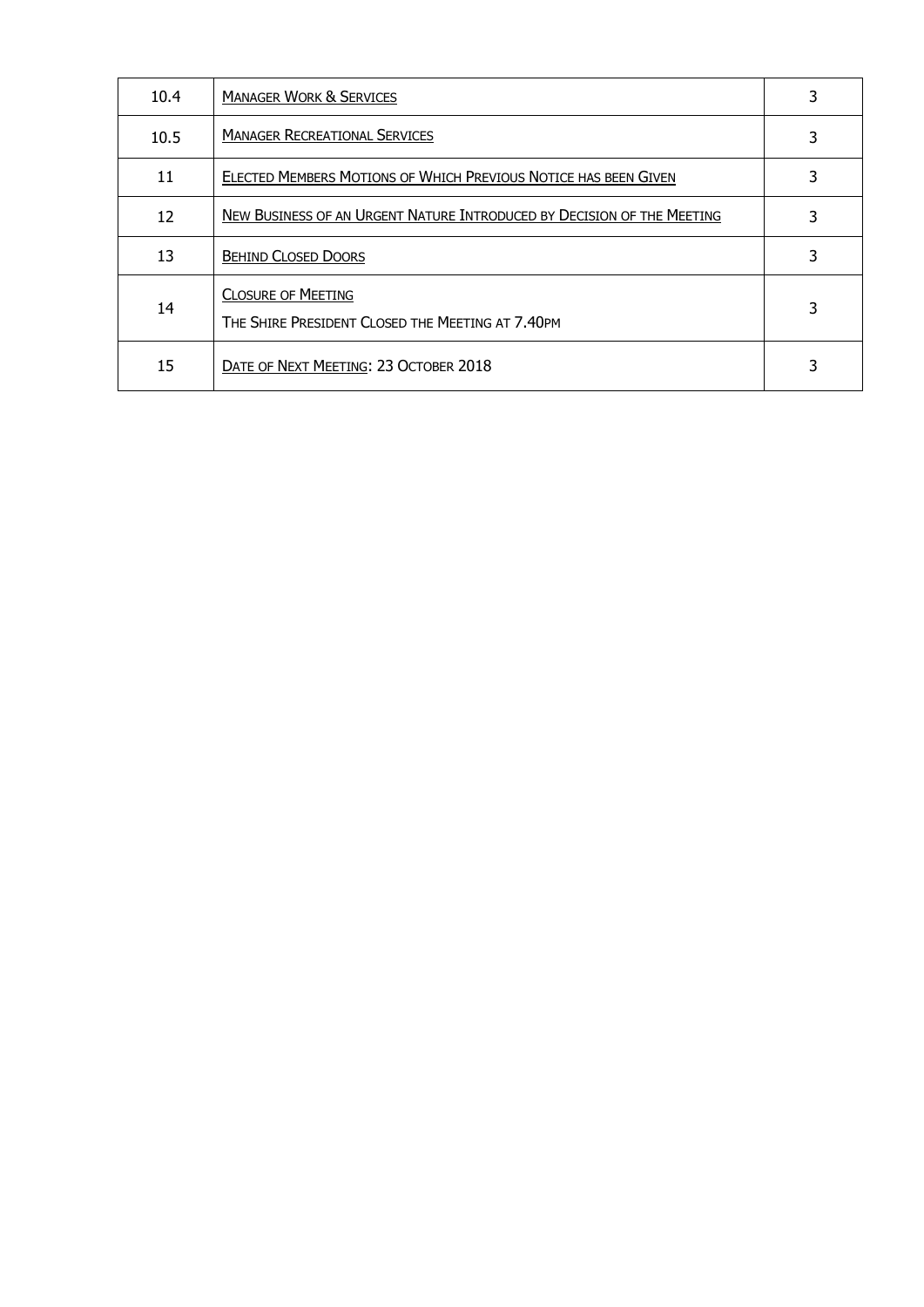

#### **CONFIRMED MINUTES**

**Ordinary Meeting of the Shire of Christmas Island held at the George Fam Chambers at 7.00pm on Tuesday 25 September 2018**

#### **1 DECLARATION OF OPENING/ANNOUNCEMENT OF VISITORS**

The Shire President declared the meeting open at 7.00pm.

#### **2 RECORD OF ATTENDANCE/APOLOGIES/LEAVE OF ABSENCE/ DECLARATIONS OF FINANCIAL INTEREST**

2.1 **Record of Attendance**

Councillors **Councillors** Cr Rosnah **PAL** 

Shire President Cr Gordon **THOMSON** Deputy President Cr Kee Heng **FOO** Cr Nora **KOH** Cr Kelvin **LEE** Cr Philip **WOO** Cr Vincent **SAW** Cr Hafiz **MASLI** (7.11pm)

Chief Executive Officer David **PRICE** Acting Manager Finance and Admin **Rostyna OH** Manager Recreation Services and Training Officer **Canadian Clivier LINES** 

Minute Taker **Shikin HASINUDIN** 

- 2.2 **Leave of Absence**
- 2.3 **Apologies**
- 2.4 **Declarations of Financial/Impartiality/Proximity Interest**

#### **3 RESPONSE TO PREVIOUS PUBLIC QUESTIONS TAKEN ON NOTICE**

#### **4 PUBLIC QUESTION TIME**

4.1 Cr KOH – Car Parking at Kampong – Cr KOH asked who's responsible for the car park area at the Metro shops.

The CEO replied the shops car park area is the Council's responsibility and that we have a program in place at the moment to have the bays repainted.

4.2 Cr KOH – Litter – Cr KOH advised Council that she had noticed there's been a lot of littering especially of empty cans and beer bottles after a Saturday night around Poon Saan. Cr KOH asked whether Council could do anything to prevent this from happening.

The Shire President replied that Council can put out a notice to encourage people to use bins or to increase the amount of bins around the area.

4.3 Cr SAW – Parks and BBQ area – Cr SAW asked who is responsible for the parks and BBQ area at Poon Saan. He also advised Council that the fountain at the Poon Saan BBQ area is a little broken and whether Council could have it fixed and maintained.

The Shire President replied that the Council is responsible and will have an officer look into this matter.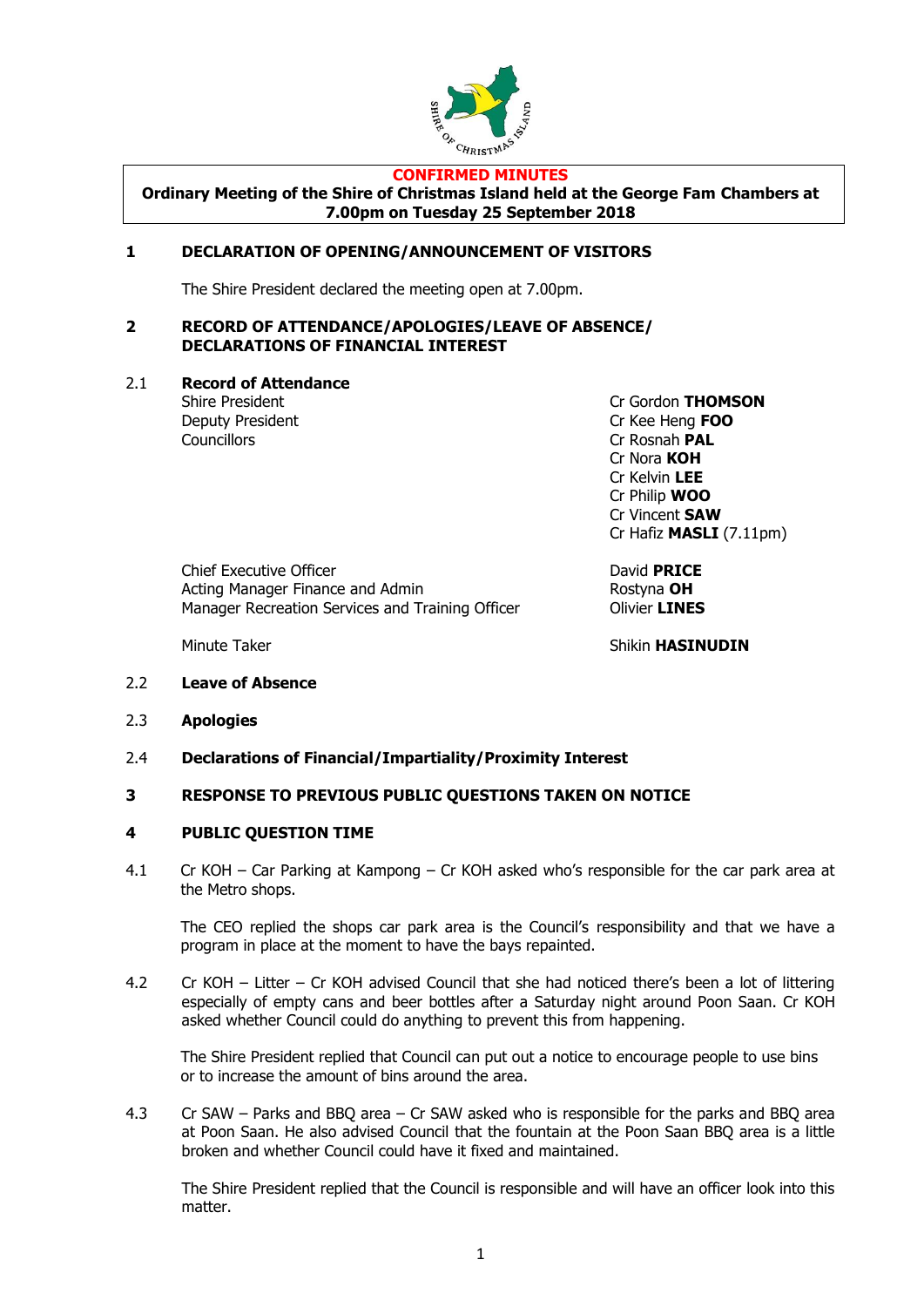#### **5 APPLICATIONS FOR LEAVE OF ABSENCE**

5.1 Leave of Absence – Cr KOH

| <b>Moved: Cr LEE</b> | <b>Seconded: Cr SAW</b> | <b>Res. No: 77/18</b> |
|----------------------|-------------------------|-----------------------|

That the leave of absence application submitted by Cr KOH (9/10/18-23/10/18) be approved.

**Carried: 7/0**

**Council Resolution**

#### **6 PETITIONS/DEPUTATIONS/PRESENTATIONS**

#### **Cr MASLI entered the Chamber at 7.11pm**

Leonie, Don and Jennifer introduced themselves and presented to the Councillors their business enterprise that they have joint ventured with Gee Foo. They will be running the 1st People travel agency in Darwin which will be launched in February.

#### **7 CONFIRMATION OF MINUTES OF PREVIOUS MEETINGS/BUSINESS ARISING FROM THE MINUTES OF PREVIOUS MEETINGS**

#### **7.1 Minutes of Ordinary Council Meeting held on 28 August 2018** Members considered the unconfirmed minutes.

| <b>Council Resolution</b>                                                         |     |                         |                       |  |
|-----------------------------------------------------------------------------------|-----|-------------------------|-----------------------|--|
| Moved: Cr FOO                                                                     |     | <b>Seconded: Cr LEE</b> | <b>Res. No: 78/18</b> |  |
| That Council adopt the unconfirmed minutes of the 28 August 2018 Council Meeting. |     |                         |                       |  |
| <b>Carried:</b>                                                                   | 8/0 |                         |                       |  |

#### **7.2 Business Arising from the Minutes of Previous Meetings**

#### **8 ANNOUNCEMENTS BY PRESIDING MEMBER WITHOUT DISCUSSION**

- 8.1 The Shire President reminded Councillors that a meeting has been scheduled with the Assistant Minister for Regional Development & Territories the Hon Sussan Ley MP on Tuesday 2<sup>nd</sup> October at 9am. Councillors should have been notified by email.
- 8.2 The Shire President advised the Councillors that the Administrator had put out a bulletin for the Community to welcome the Governor General and the naming of the airport terminal at 2.15pm at the airport on Saturday.
- 8.3 The Shire President advised that all Councillors are to be at the Tea Gardens at 6.30pm on Saturday for the  $60<sup>th</sup>$  Anniversary celebration, to meet with the Governor General, The Honourable Sir Peter Cosgrove AK MC.

#### **9 REPORTS OF COMMITTEES**

#### **10 REPORTS OF OFFICERS**

#### **10.1 Chief Executive Officer**

|  | 10.1.1 Report on the FAG Allocation 2018-19 |  |
|--|---------------------------------------------|--|
|  |                                             |  |

|  | <b>Council Resolution</b> |
|--|---------------------------|
|--|---------------------------|

**Moved: Cr KOH Seconded: Cr WOO Res. No: 79/18**

The report be noted.

**Carried: 8/0**